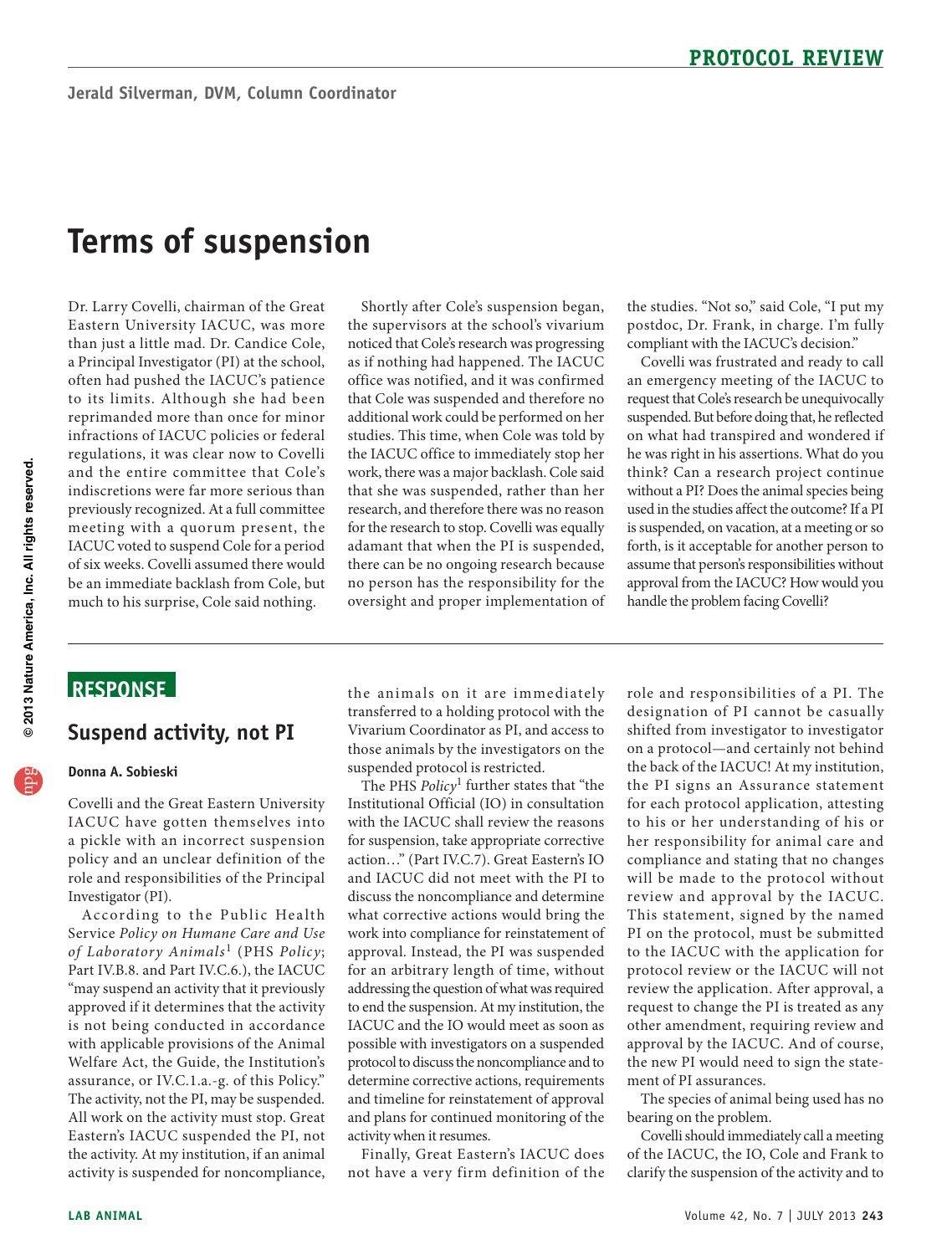determine required corrective actions and **ReSponSe** was suspended from performing animal a plan for reinstatement of approval and work. However, both the Public Health

Sobieski is Officer, Research Compliance and Support,

the source of confusion. Cole interpreted the suspension should be reported to OLAW and *Sobieski is Officer, Research Compliance and Support,* 

 $(AWARS)^2$  refer to suspension of animal *American Red Cross, Holland Laboratory, Rockville, MD.* term 'suspension' to mean that she herself possibly to USDA/APHIS/AC. The IACUC resumption of the work. **Clarify language** Service *Policy on Humane Care and Use of Laboratory Animals* (PHS *Policy*)1 and 1. Public Health Service. *Policy on Humane Care* **Megan H. Nowland, DVM, DACLAM &** the Animal Welfare Act and Regulations and Use of Laboratory Animals (US Department **Ionnifor Lofaron MC DVM, DACLAM (AWAR**s)<sup>2</sup> refer to and use of Laboratory Ammats (as bepartment<br>of Health and Human Services, Washington, DC,<br>1986; amended 2002).<br>The language used in this scenario could be on the animal species used in the studies, the on the animal species used in the studies, the

## *A word from OLAW and USDA*

*In response to the questions posed in this scenario, the Office of Laboratory Animal Welfare (OLAW) and the United States Department of Agriculture, Animal and Plant Health Inspection Service, Animal Care (USDA, APHIS, AC) offer the following guidance:* 

In our analysis of the scenario, two instances of noncompliance occurred. First, the researchers committed the original noncompliance for which the Principal Investigator (PI) was suspended. Then the PI changed key personnel without IACUC approval, a second noncompliance. Under section 2.31 (d) (4) of the Animal Welfare Act Regulations (AWARs), a research activity is approved to be performed under the PI specified in the proposal<sup>1</sup>. OLAW considers the transfer of PI authority for the activity a significant change requiring IACUC approval<sup>2</sup>.

The AWARs describe standards for compliance regarding research activities and specifies that such activities can be suspended by the IACUC; they do not address direct actions against a PI1. The Public Health Service (PHS) *Policy on Humane Care and Use of Laboratory Animals* (*Policy*) also permits the suspension of animal activities rather than the suspension of a PI (section IV.C.7)3. Therefore, the IACUC facilitated the second noncompliance by failing to provide an accurate explanation of the suspension in its notification to the PI.

The IACUC should consider the reasons for its initial sanction and determine that procedures to prevent a reoccurrence have been enacted before reinstating the PI. Under section 2.31 (d) (6-7) of the AWARs, suspension of an animal activity requires the Institutional Official (IO), in consultation with the IACUC, to review the reasons for the suspension and take appropriate corrective action<sup>1</sup>. The PHS *Policy* uses nearly identical language (section IV.C.7)<sup>3</sup>. In addition, the underlying foundation of the PHS *Policy* is one of institutional self-evaluation, self-monitoring and self-reporting and not one of punitive sanctions<sup>4</sup>. As such, the IACUC may wish to require additional training or other educational activities as a corrective measure during the suspension period.

According to federal requirements, suspended animal activities must be reported. Under section 2.31 (d) (6-7) of the AWARs, in the instance of suspension of an animal activity, the IO must submit a full written explanation to APHIS and to any federal agency funding that activity<sup>1</sup>. If the study was funded by the PHS, the suspension must be reported to OLAW and to the funding component of NIH that supported the grant award<sup>4,5</sup>. The noncompliant actions of the PI that led to the suspension and the conduct of research by the lab staff without IACUC approval of the change in PI must be described in the report by the IACUC. The report must include corrective and preventive measures taken. In addition, no costs for the activities conducted without IACUC approval may be charged to NIH. In cases where charges have been made for unauthorized animal activities, appropriate adjustments must be made to the grant to remove charges<sup>5</sup>.

Whether approved or unapproved by the IACUC, change of PI constitutes a change in key personnel, which requires NIH approval of alternate arrangements for or replacement of the suspended individual. Change in status, including absence of the PI, requires the grantee to notify the Grants Management Officer in writing<sup>5</sup>. NIH must approve any alternate arrangement proposed by the grantee, including any replacement of the PI named in the Notice of Grant Award (NGA). The requirement to obtain NIH prior approval for a change in status pertains only to the PI and those key personnel NIH names in the NGA, regardless of whether the applicant organization designates others as key personnel for its own purposes<sup>5</sup>. The PI may delegate daily responsibilities for overseeing the lab and its activities to someone else when he or she is travelling or during other absences while retaining overall responsibility for the conduct of the funded research.

**Patricia Brown, VMD, MS, DACLAM Chester Gipson, DVM** 

*OLAW, OER, OD, NIH, HHS* 

*Director Deputy Administrator* 

<sup>1.</sup> Code of Federal Regulations. Title 9, Ch. 1, Part 2, Subpart C.

<sup>2.</sup> Public Health Service. Policy on Humane Care and Use of Laboratory Animals—Frequently Asked Questions. Protocol Review, Question No. D.9. (US Department of Health and Human Services, Washington, DC, 2006, revised 2013). <http://grants.nih.gov/grants/olaw/faqs.htm#proto\_9>

<sup>3.</sup> Public Health Service. Policy on Humane Care and Use of Laboratory Animals (US Department of Health and Human Services, Washington, DC, 1986; amended 2002). 4. Office of Laboratory Animal Welfare. *Guidance on Prompt Reporting to OLAW under the PHS Policy on Humane Care and Use of Laboratory Animals*. Notice NOT-

OD-05-034. (National Institutes of Health, Washington, DC, 24 February 2005, updated 21 February 2013). <http://grants.nih.gov/grants/guide/notice-files/ NOT-OD-05-034.html>

<sup>5.</sup> US National Institutes of Health. NIH Grants Policy Statement; Part II Terms and Conditions of NIH Grant Awards, Subpart A: General. (US National Institutes of Health, Bethesda, MD, 2012). <http://grants.nih.gov/grants/policy/nihgps\_2012/>